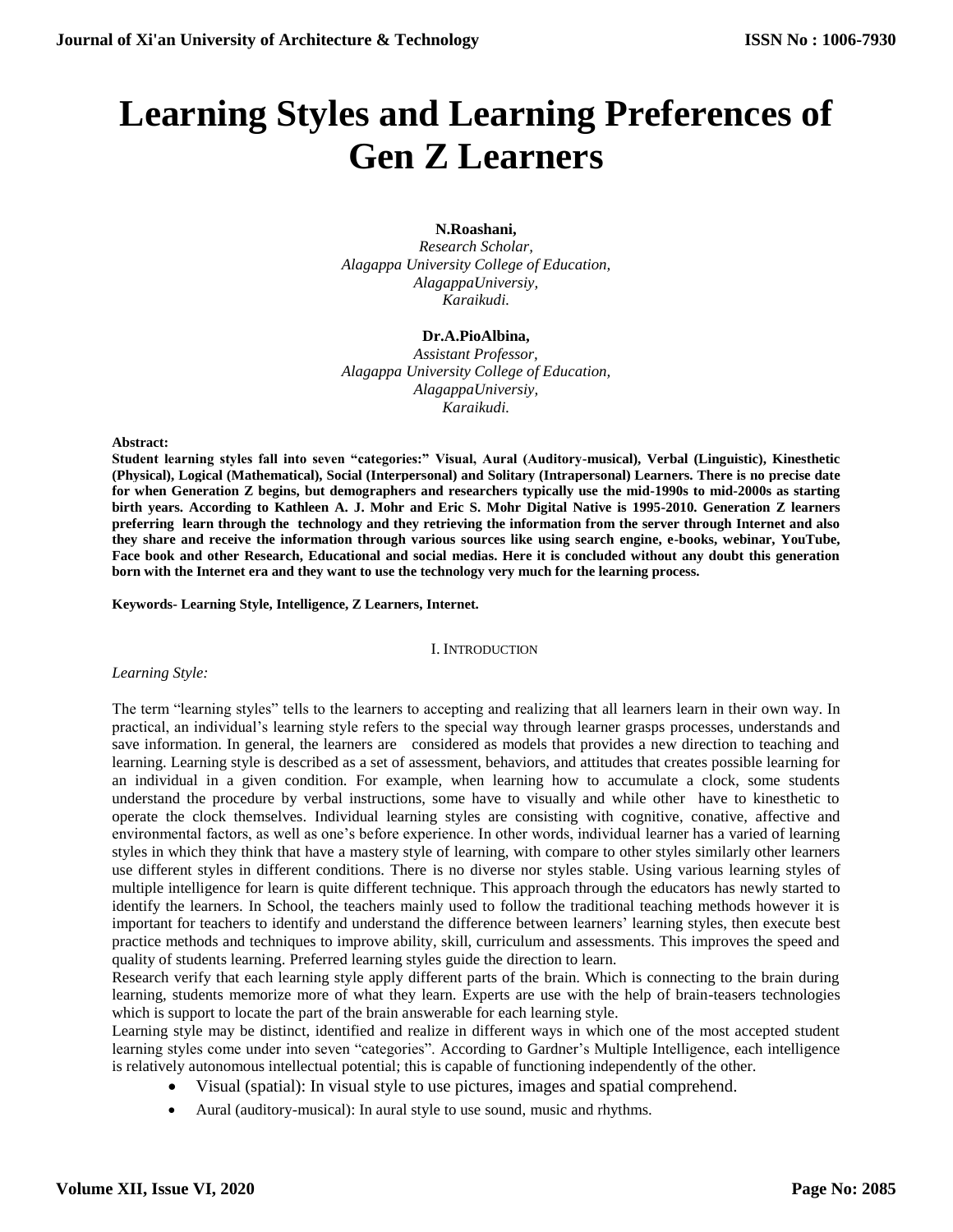- Verbal (linguistic): In verbal style to use words, reading, writing and listening.
- Physical (kinesthetic): In kinesthetic style of learning to use body language, working with hands and touch.
- Logical (mathematical): In logical to use logical thinking, reasoning, mind related activities.
- Social (interpersonal) : In social style to study with cooperatively and communicate with other people.
- Solitary (intrapersonal) : In solitary style to work independent, use to self study and keep isolate.

## *a). Visual Learning.*

The occipital lobes at the brain handle the visual sense. The occipital lobes handle spatial association. Visual learners are learns from the best with pictures or visually through to get support and process the information. The learners also well in mind mapping or provides their ideas in variety to process what they thinking [1].Visual learning is a one of the style in the Fleming VAK (Visual, Auditory and Kinesthetic) model, the learner learning through graphs, charts and images. Here the teaching and learning are associated with images and techniques. This learning styles are used to learn through visually what the learner observe inside the classroom, the visual learning style learner prefer to store the information through visual style [2].

There are numerous advantages of visual aids helps to better understand the power of visuals in eLearning: Help memorize Information Longer, Make Communication fast without any fault, enhance better understanding, Improves Motivation [3].

## *Some characteristics of visual learners:*

- Having good spatial orientation and good judgment.
- Use various words to associate through visual and bring more ideas.
- Having well thinking in mind mapping and drawing.
- Using different color arrangement to highlight the text.
- Using mind mapping for easily remember.

## b). Aural (Auditory-musical) Learning.

The temporal lobes at the brain handle aural part and its right temporal lobes mainly most essential for music. Auditory learning allocates the students to get the information by hearing or linguistic or verbal. Aural components are sound, rhythm, tone, loudness and looks are necessary for these types of learners. One's own learning style shows individual differences in teaching learning process [4].The auditory learning is mainly effective for auditory learners, and the school children who have their own ways that are quite different [5].This learning is important types of learning style were it is used to be familiar with those who react to sound. Naturally, a good number of musicians are aural learners. This type of learning style is not followed in many schools because it makes difficult to teaching [1].

## *Some characteristics of aural learners:*

- They think some music rise good strong emotions.
- They prefer to music while learning.
- Have a good sense oriented of rhythm.
- They prefer to presentation with background music.
- Have a good listener.

## *c). Kinesthetic Learning.*

Kinesthetic learning is one of the learning styles in the VAK model, in this learning style the learner learn carrying out some physical activities rather than to listening the lecture or watching the exhibition or display. Kinesthetic learning styles has learn through moving, touching, and doing. Students are not able to accept to sit for long time concentrate to the lesson in the class room and feel able to learn better if is accompanied by physical activity [2]. Kinesthetic students learn better when they do some experiment, laboratory work and involve practically in the classroom practice. They save information more when they actively participate in activities; educational tours and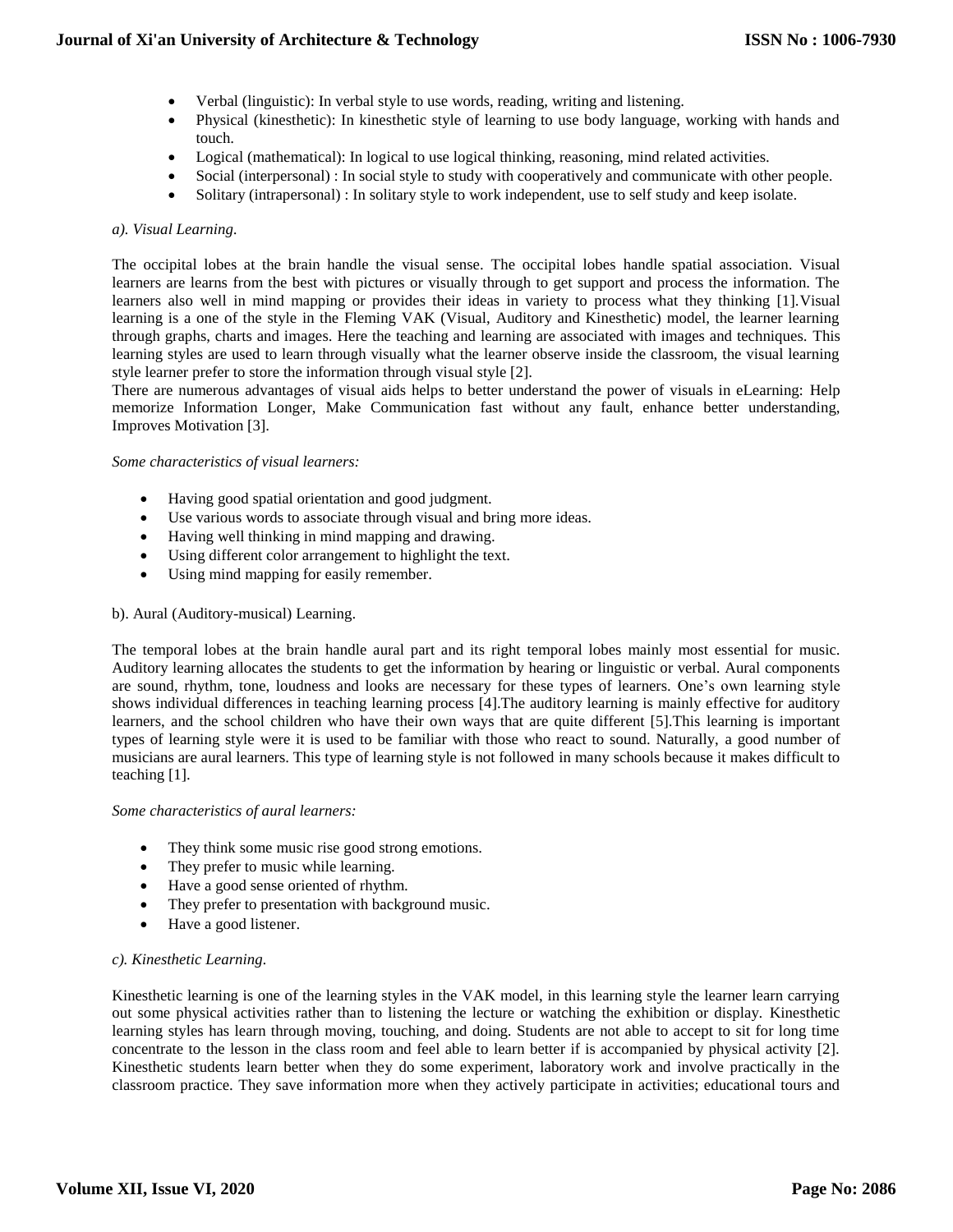character play [6]. At the back of the frontal lobe has the responsible for physical activities. Physical learners are particularly dynamic and always need to be moving. They learn best by through the activity method of learning [1].

*Some characteristic of physical learners:*

- They prefer to enjoy sports and work out along with outdoor activities.
- Prefer to working with their hands.
- Have physical touch with objects while learning.
- They are well in drawing diagrams and models.

## *d). Verbal (Linguistic) Learning.*

According to the Howard Gardner's multiple intelligence defined, it is one of the eighth types of learning style [7]. Verbal learning style refers to a learners' ability to make new words, having more vocabulary and prefer to learn and write using language [8].Much of the school curriculum is teach with verbally in which linguistic learners tend to do well in school. The temporal and frontal lobes are two specialized areas known as the part of left hemisphere. Verbal learners learn best both in oral instruction and writing. In general, they became shine with both. These types of learners prefer to go into public meeting, script, reporting, and group discussion [1].

#### *Some characteristics of verbal learners:*

- Prefer to express themselves fast in both speaking and writing.
- Interested to reading and writing and listening.
- They prefer to engage in learning new skill through reading and listening.
- Have well in making mnemonic to the lessons for better and long remembrance.

## *e). Logical (Mathematical) Learning.*

The parietal lobes, particularly the left side, arise our logical thinking. Mostly the engineers, mathematicians, or pursuing the science are logical thinkers because they follow unique way of learning style. These learners always keep their brain engage with reasoning, tackle new skills, games like chess and other creative work [1]. Logical learning style learners are identified with problem solving, ability to reasoning and learn using numbers, abstract visual information, and analysis of cause and effect relationships. Logical learners are naturally systematic and think in logically. They may be expert to mathematical problem solving, interest in word games and puzzles [7].

## *Some characteristics of logical learners:*

- Have good knowledge in relationship of numbers, patterns and equations.
- They prefer to mind related games.
- They are logical thinkers and easily problem solver.
- They are able to classify and categorize things together for better understanding.

## *f). Social (Interpersonal) Learning.*

Both the frontal and temporal lobes have the function of social activities. The limbic system is helps to maintain the social styles and responsible for emotions, temper and violent behavior. Social learners prefer to work with cooperatively. In schools, social learners to be actively participate in all the classroom activity. Out of school, the adults are like to be engaged in group works, communicate with others and work with efficiently for the benefit of the society [1]. Social learning style refers to a learner's ability to understand and easily communicate with others both in verbal and non verbal. People show more interest to social learner's speech, get advice from them and learn their motivation in which the learners also give more importance to others views and suggestions. The learners are real socialized persons through they like to leading up the group work, participating in community activities, and prefer to group studies with other students. They interested to voluntarily participate in school activities like, elocution, character play, sports and team works [9].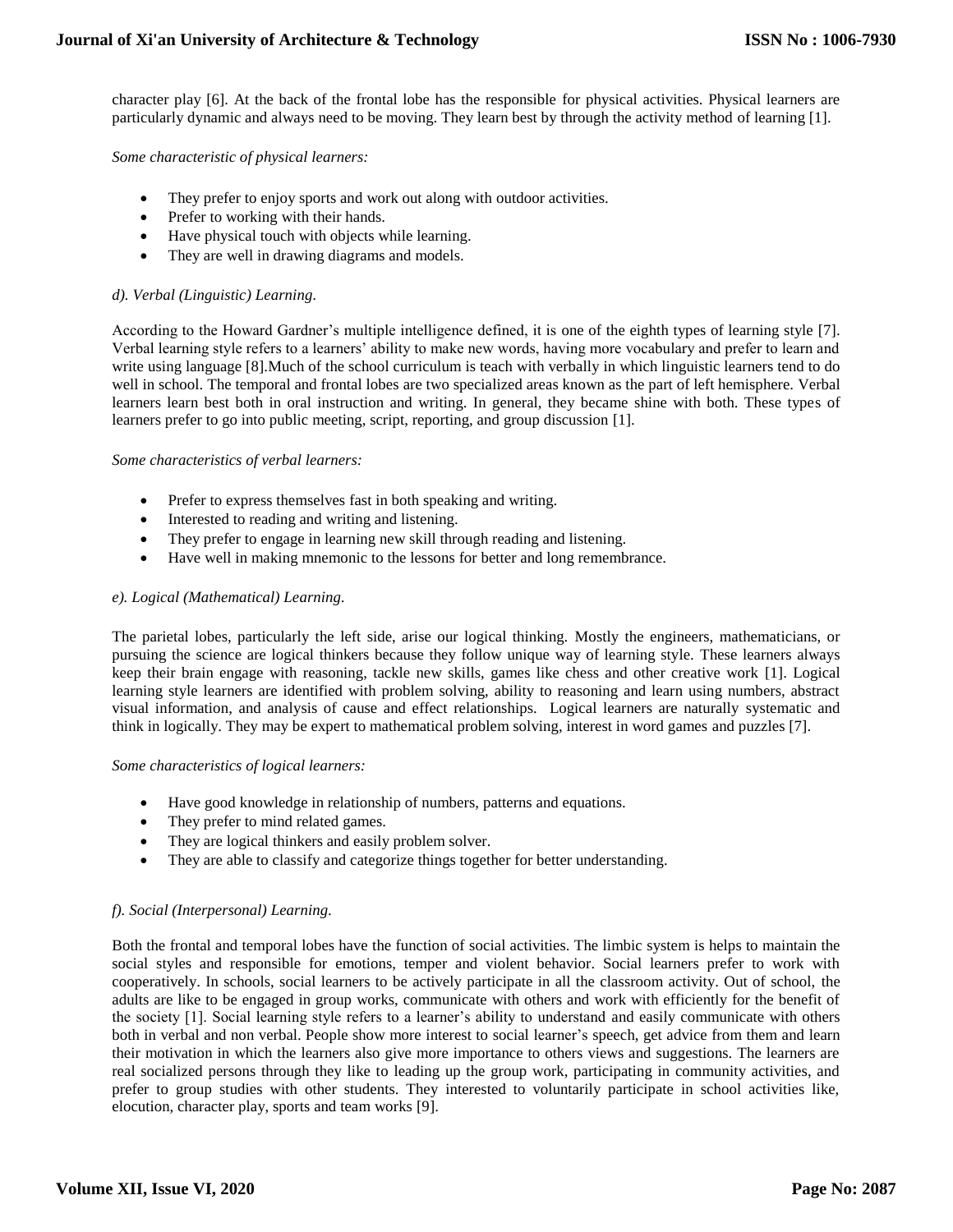*Some characteristics of social learners:*

- They are naturally good speaker and team leader. .
- Interested to socialize with others
- Prefer to group or team work.
- Prefer to compare their ideas with other.

## *g). Solitary (Intrapersonal) Learning.*

The parietal lobes and the limbic system are more dependable for this style. Solitary learnersare those who prefer to learn on their own and keep themisolating.This type of learner became socially introverted people in some situations. Under the solitary learningsome extroverts are prefer to be isolate while trying to learn. Solitary learners also have fixed with goals and achievement [1]. A solitary learner, also known as an intrapersonal learner is someone who prefers learning on their own. These types of students are self-motivated, enjoy working independently, and learn best when working alone. Students who are solitary learners spend a lot of time in selfreflection and enjoy working on themselves. These learners also supports in society both in their personal and academic.

#### *Some characteristics of solitary learners:*

- They prefer to motive by their own not in external force.
- Keep away from crowds.
- Prefer to work independently.
- Prefer to self study.

#### II. GENERATION OF Z LEARNERS

Generation Z or Gen Z, also known by a number of other names, is the demographic cohort after the Millennial (Generation Y). There is no precise date for when Generation Z begins, but demographers and researchers typically use the mid-1990s to mid-2000s as starting birth years. There is little consensus regarding ending birth years. Most of the generation Z used the internet since the young age are comfortable with technology and social media. We can say that generation Z learners are technology oriented learner, why because whatever doubt arises, they clear their doubt through the internet only. Z learners have been called "Digital Natives", and "Internet Generation", this group of generation born in internet era [10]. Z learners are different from the X and Y generation because they know the world with internet, mobile phones, and social Medias. Z generation small kid know very well to operate the phone with its settings than the X and Y generation, which is proved here that the Z learners are fast learner and very much interested to learn the things through the technology. The table 1 shows the recent generation [11].

| <b>Perspective</b> | <b>Gen X—Busters</b> | <b>Gen Y— Millennials</b> | <b>Gen Z— Digital Natives</b> |
|--------------------|----------------------|---------------------------|-------------------------------|
| <b>Birth Years</b> | 1965-1980            | 1981-1994                 | 1995-2010                     |

Table 1: Recent Generation

## *Learning Preference of Z Learner*

Learning preferences refer to know the learners unique way of learning style in teaching learning process, such as watching a video online classes or verbal instruction. The learner differs from each learning styles, because the path which is shows the learner best style of learning like verbal, visual and kinesthetic. They supports that learners to save different types of information with best through different technique, so providing multiple methods will be most effective for learning[12].

Z generation learners are craves regular and technology-enhanced learning opportunities. Looks for educational opportunities that use visually enhanced methods of teaching (Wikipedia). Z learners getting information regarding anything without any delay they are accessing from the internet through search engine, always they want to connect with internet so that they can get updated information from the various sources available in the internet like YouTube, Face book, etc. they are mainly prefer learning through the Devices and Computers. Z learner prefers